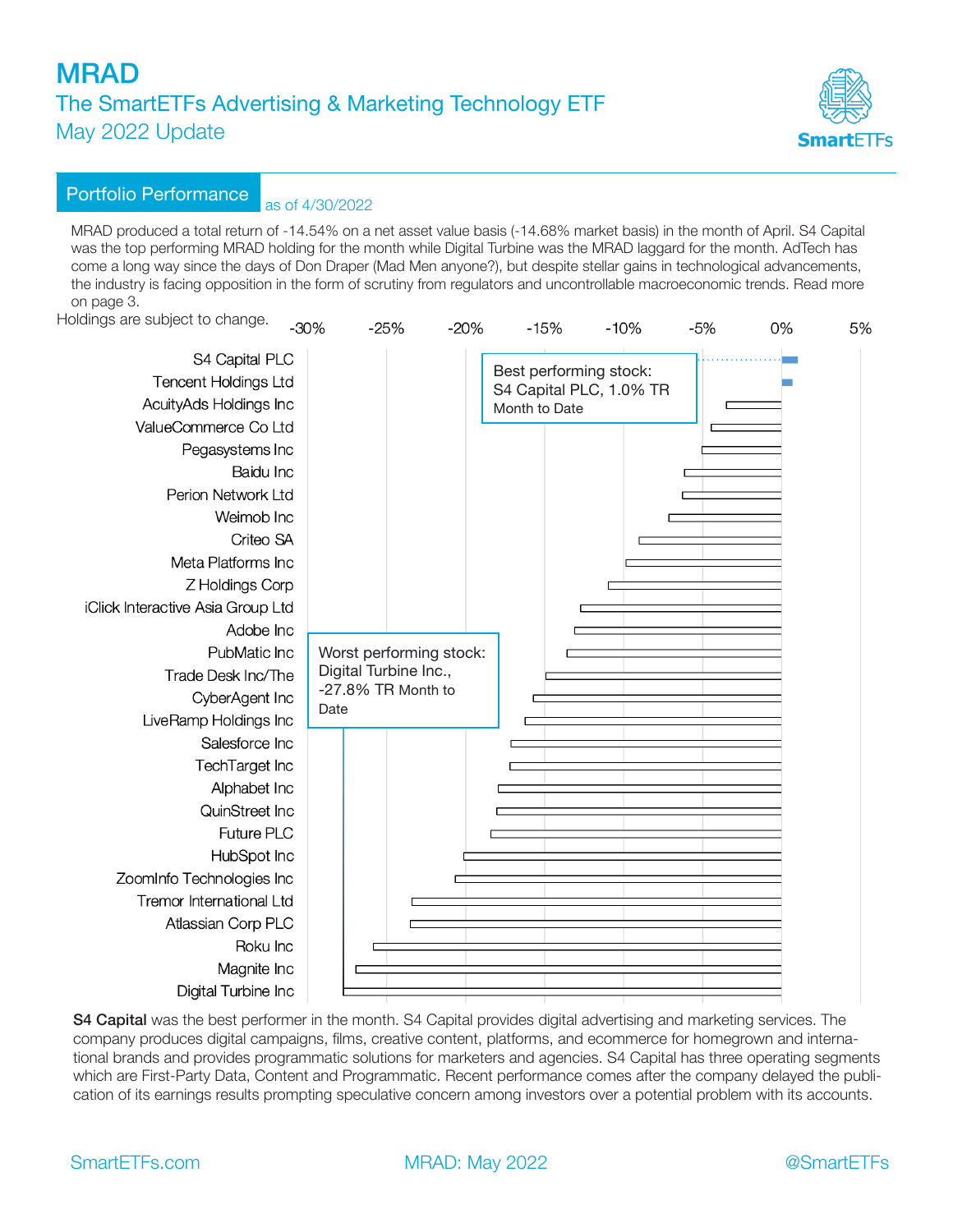

Digital Turbine was the worst performer in the month. Digital Turbine is the middleman between mobile service providers and app creators wishing to advertise. The intermediary technology company negotiates the rates for app placement with advertisers, collects the fee, and then remits about 60% to the service providers (such as AT&T and Verizon) while keeping the rest. The network effect strengthens Digital Turbine's position in the middle. As it deals with 2,000 advertisers, the service providers do not want to deal with so many entities, while on the flip side, as Digital Turbine represents many service providers, the advertisers do not want to have to handle each of those customers individually. Recent performance comes as the company's latest results showed that net revenue more than quadrupled year-on-year as On-Device Media and In-App Media businesses saw sizable revenue growth.

| As of 4/30/2022             | 1 Month   | 6 Months   | YTD        | 1 Year     | Since Inception (12/31/20) |
|-----------------------------|-----------|------------|------------|------------|----------------------------|
| <b>MRAD at NAV</b>          | $-14.54%$ | $-42.33\%$ | $-37.05\%$ | $-38.53\%$ | $-25.84%$                  |
| <b>MRAD at Market Price</b> | $-14.68%$ | $-42.67\%$ | $-37.27\%$ | $-38.97\%$ | $-26.20%$                  |
| <b>MSCI World NR</b>        | $-8.31%$  | $-11.30\%$ | $-13.03\%$ | $-3.52%$   | 4.44%                      |
|                             |           |            |            |            |                            |
| As of 3/31/2022             | 1 Month   | 6 Months   | YTD        | 1 Year     | Since Inception (12/31/20) |
| <b>MRAD at NAV</b>          | $-7.58%$  | $-28.63\%$ | $-26.24%$  | $-23.84%$  | $-17.45%$                  |
| <b>MRAD</b> at Market Price | $-7.54%$  | $-29.16\%$ | $-26.47\%$ | $-24.50\%$ | $-17.85%$                  |
| <b>MSCI World NR</b>        | 2.74%     | 2.21%      | $-5.15%$   | 10.12%     | 12.29%                     |

### Portfolio Performance

Expense Ratio: 0.68% (net) | 4.90% (gross)

The Adviser has contractually agreed to reduce its fees and/or pay ETF expenses in order to limit the Fund's total annual operating expenses to 0.68% through June 30, 2025.

*Performance data quoted represents past performance and does not guarantee future results. The investment return and principal value of an investment in the Fund will fluctuate so that an investor's shares, when redeemed, may be worth more or less than their original cost. Current performance of the Fund may be lower or higher than the performance data quoted. Performance data current to the most recent month-end may be obtained by visiting SmartETFs. com, or calling (866) 307-5990. The returns shown are cumulative for the period, not annualized. Market prices return is based on the market price of Fund shares as of the close of trading on the exchange where the shares are listed.*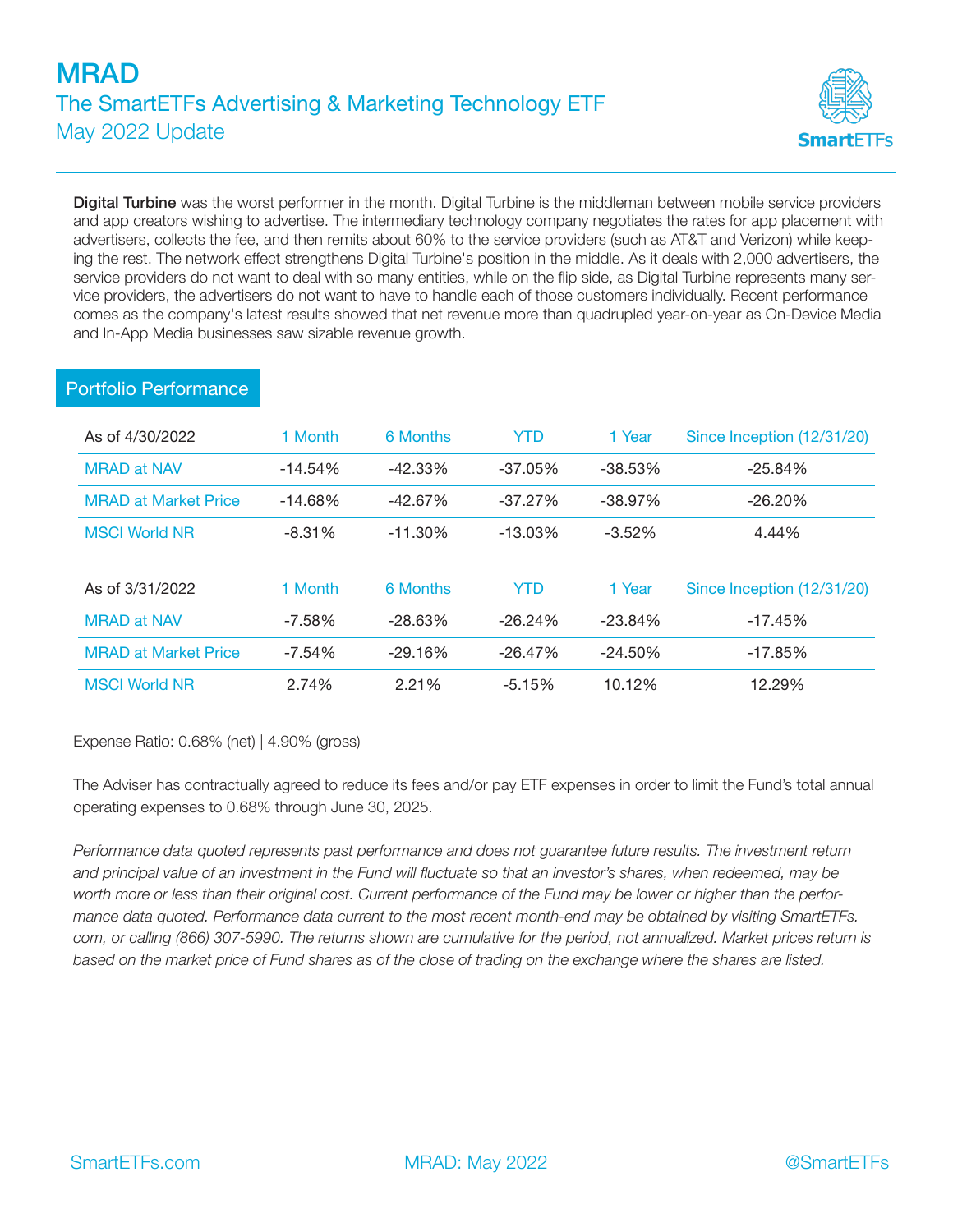

### Macro Impacts on AdTech

Advertising technology's (AdTech) emergence over the past 25 years has been driven by the rise in the number of internet users; the emergence of mobile, social media, ecommerce, and streaming platforms; and the growing sophistication of analytics tools. However, it is under scrutiny from data privacy regulators for its role in mishandling users' data.

#### Listed below are three key macroeconomic trends impacting the AdTech theme (as identified by GlobalData):

#### COVID-19

COVID-19 has been a catalyst for digitalizing the advertising sector at scale, forcing businesses to move to online formats to adapt to changing consumer behavior. While ad spending fell sharply in the first half of 2020, the advertising sector recovered quickly, driven by surging demand for connected TV (CTV) services, social media, and gaming. In particular, video marketing and influencer marketing gained popularity, with advertisers investing in micro-influencers to garner higher engagement rates at a lower cost. With over-the-top (OTT) media use booming during lockdowns, video marketing will become a big trend in the post-pandemic future.

#### Walled gardens and AdTech

A walled garden is a closed platform where all operations are controlled by one company. In AdTech, a walled garden contains the audience, technologies, and inventories but does not allow advertisers to export any data. It helps the operator of the walled garden to enjoy complete control over everything that occurs on its publishing platform and secure exclusive user data. Big Tech companies like Google, Meta, Amazon, and Alibaba operate walled gardens, but any publisher can establish an equivalent. Telcos (e.g., AT&T, Telefónica, and Singtel) and publishers (e.g., The New York Times and The Wall Street Journal) with troves of first-party user data can be walled gardens if they prevent advertisers from accessing the data.

Walled gardens will become more powerful in the evolving landscape, where first-party data is paramount. They will share contextual data with advertisers while still accessing granular, user-level data for themselves. Additionally, these walled gardens could raise the price for their user data at their discretion without offering any custom solutions to advertisers. While most walled gardens help drive ad campaigns on multiple devices, different AI solutions also lead to discrepancies in ad measurement for advertisers. However, the scalability and data-rich services offered by the walled gardens will continue to attract advertisers.

Small publishers that lack first-party data and scalability risk losing out to walled gardens. Therefore, their focus is on collecting first-party data via direct sales, subscriptions, and newsletters. Meanwhile, some publishers are partnering to create login alliances, such as the European netID Foundation in Germany. This allows users to access a single account to register with multiple websites and publishers to gather first-party data.

The netID solution seeks the user's consent for ad-related personal data as mandated by the General Data Protection Regulation (GDPR), and the consortium shares it among their partners. Ultimately, such alliances challenge the walled gardens and directly reach brands with comprehensive user data for ad campaigns.